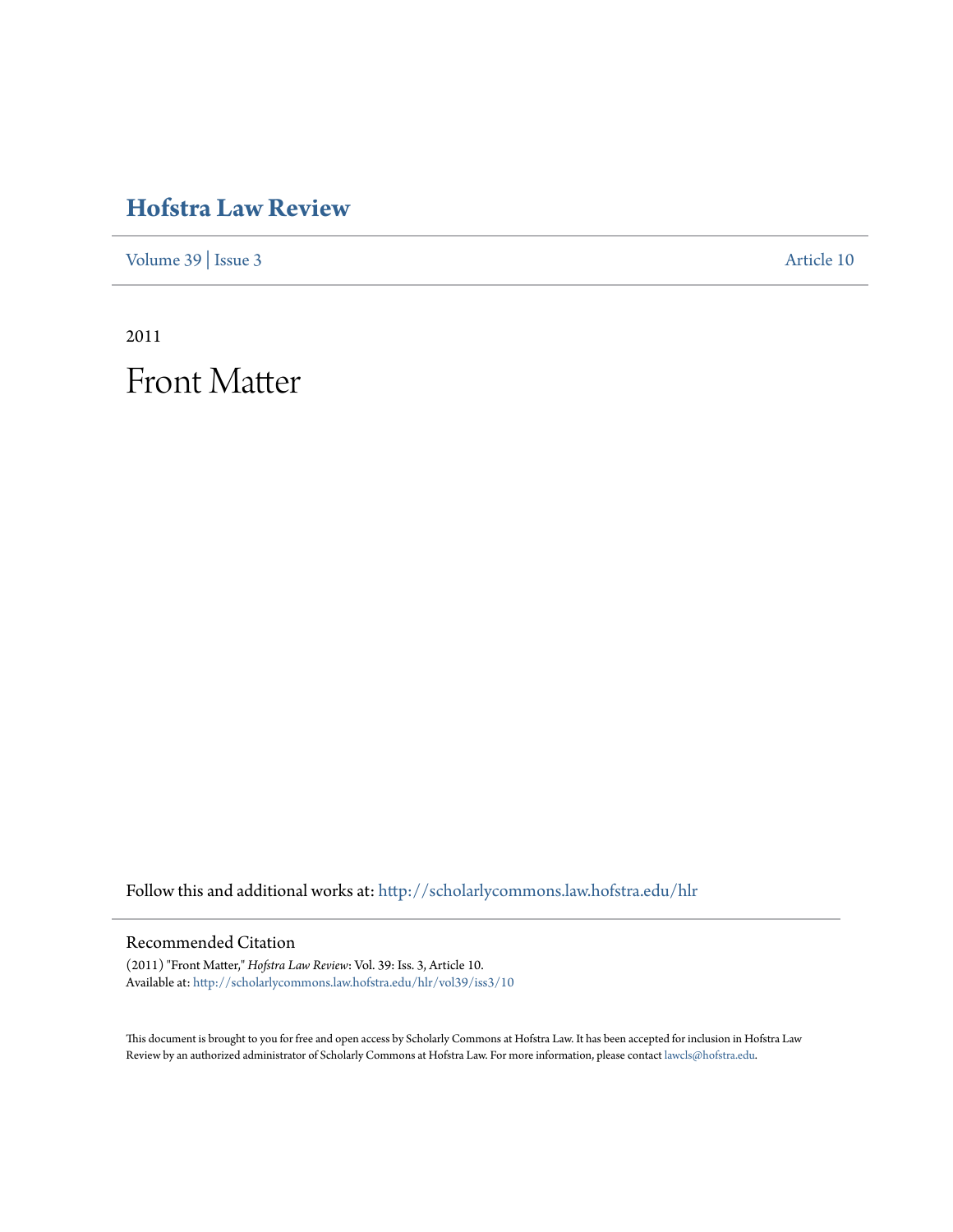# HOFSTRA IAW REVIEW

Volume 39, No. 3 **Spring 2011** 

### **CONTENTS**

#### **IDEA**

| LAW, ECONOMICS, AND SOCIETY  Lawrence M. Friedman 487                                                                                                                         |     |
|-------------------------------------------------------------------------------------------------------------------------------------------------------------------------------|-----|
| <b>ARTICLES</b>                                                                                                                                                               |     |
| THE CONSTITUTIONAL POLITICS OF<br>PRESIDENTIAL SUCCESSION  Richard Albert 497                                                                                                 |     |
| <b>ENGAGED CLIENT-CENTERED REPRESENTATION</b><br>AND THE MORAL FOUNDATIONS OF                                                                                                 |     |
| THE LAWYER-CLIENT RELATIONSHIP  Katherine R. Kruse                                                                                                                            | 577 |
| PUNISHING FOR THE INJURY:<br>TORT LAW'S INFLUENCE IN DEFINING<br>THE CONSTITUTIONAL LIMITATIONS                                                                               |     |
| ON PUNITIVE DAMAGE AWARDS  Jill Wieber Lens 595                                                                                                                               |     |
| WHAT'S IN A NAME?—THE TALE OF<br>Louis Wolfson's AFFIRMED  Alan M. Weinberger 645                                                                                             |     |
| <b>NOTES</b>                                                                                                                                                                  |     |
| <b>BALANCING POLICY TENSIONS OF THE VACCINE ACT</b><br>IN LIGHT OF THE OMNIBUS AUTISM PROCEEDING:<br>ARE PETITIONERS GETTING A FAIR SHOT<br>AT COMPENSATION?  Laura A. Binski | 683 |
| <b>COURTS MISTAKENLY CROSS-OUT MEMORIALS:</b><br>WHY THE ESTABLISHMENT CLAUSE IS NOT<br>VIOLATED BY ROADSIDE CROSSES  Elizabeth A. Murphy                                     | 723 |
| GROOMING DOGS FOR THE EDUCATIONAL SETTING:<br>THE "IDEIA" BEHIND SERVICE DOGS<br>IN THE PUBLIC SCHOOLS  Sarah Allison L. Wieselthier 757                                      |     |